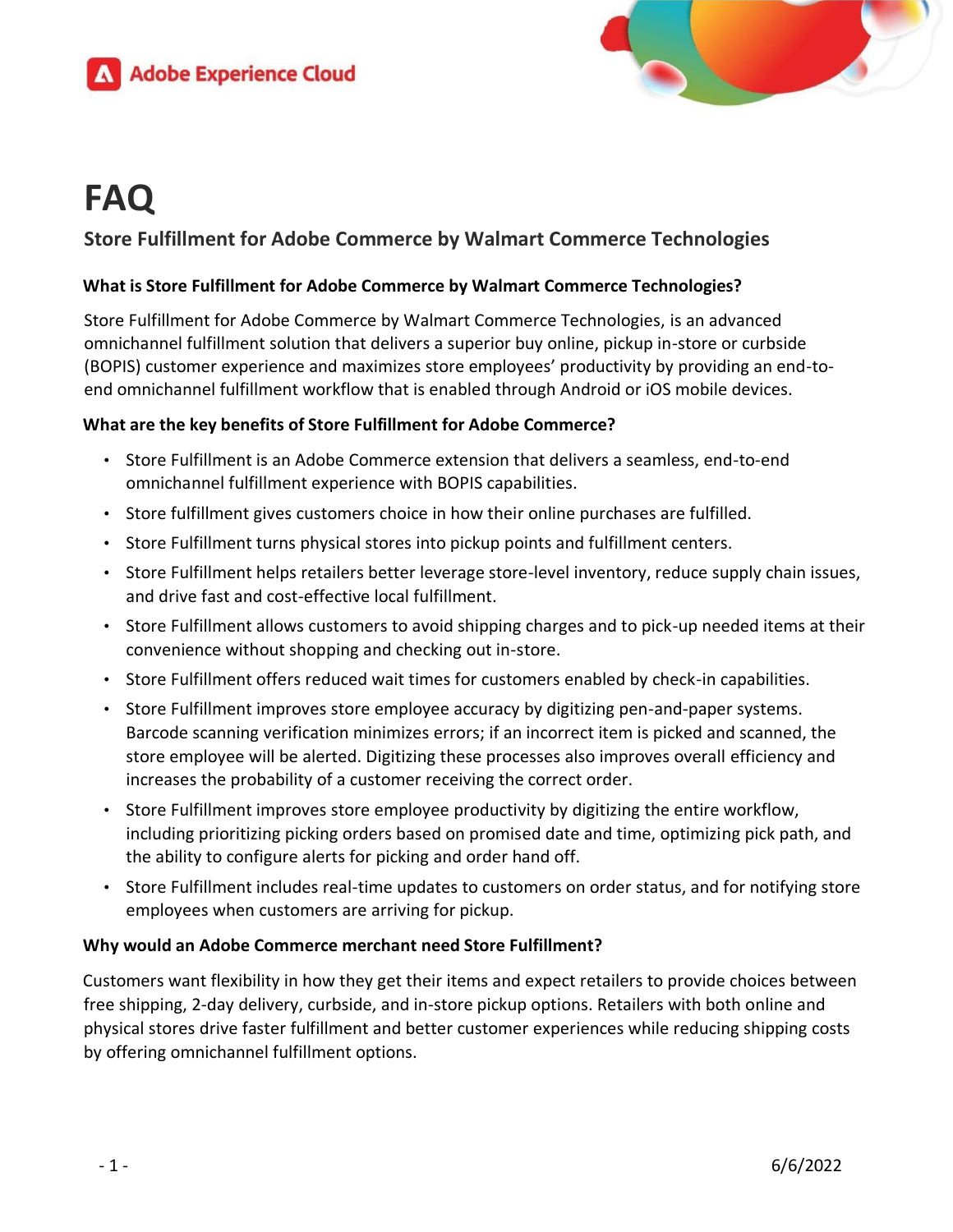

Store Fulfillment for Adobe Commerce by Walmart Commerce Technologies not only provides a superior, end-to-end BOPIS customer experience, it also maximizes store employees' productivity. BOPIS customer satisfaction is heavily influenced by wait times, clear communication on order status and product availability. The mobile application within Store Fulfillment alerts store employees to BOPIS orders, provides an optimized picking workflow, and tracks customer arrival times to help store employees prioritize and encourage quicker order handoff to customers. From a store operations standpoint, Store Fulfillment helps maximize store-level inventory, resulting in lower fulfillment costs and order hand off at the customer's convenience.

## **Why has Adobe Commerce partnered with Walmart Commerce Technologies?**

Walmart Commerce Technologies (Walmart's SaaS Business Unit) offers technology solutions that help other businesses navigate their own digital transformation. This partnership enables Adobe Commerce merchants to leverage store fulfillment solutions built by the same Walmart technology team that developed Walmart's industry-leading capabilities. Adobe Commerce merchants can now offer their own exceptional omnichannel fulfillment experiences for their customers.

## **Will the customer facing BOPIS experience be Walmart branded?**

No. Walmart Commerce Technologies tools, such as Buy Online Pick Up in Store (BOPIS), are designed to be white-labeled and customizable to meet merchant demands. All customer facing elements will use the merchant's own premium branded experience on their Adobe Commerce site.

#### **What are the requirements for Store Fulfillment?**

- Adobe Commerce version 2.4x license
- US Region
- SKU or UPC barcodes on all products sold
- B2C, B2B2C, Retailers, CPG Manufacturers selling direct-to-consumer, and Distributors/Wholesalers with physical retail stores or warehouses
- Wi-Fi in physical stores or warehouses; 3mbps minimum Internet speed
- Any Android or iOS mobile device used by store employees (store-provided or personal)
- Manage product inventory with Inventory Management for Adobe Commerce (formerly MSI)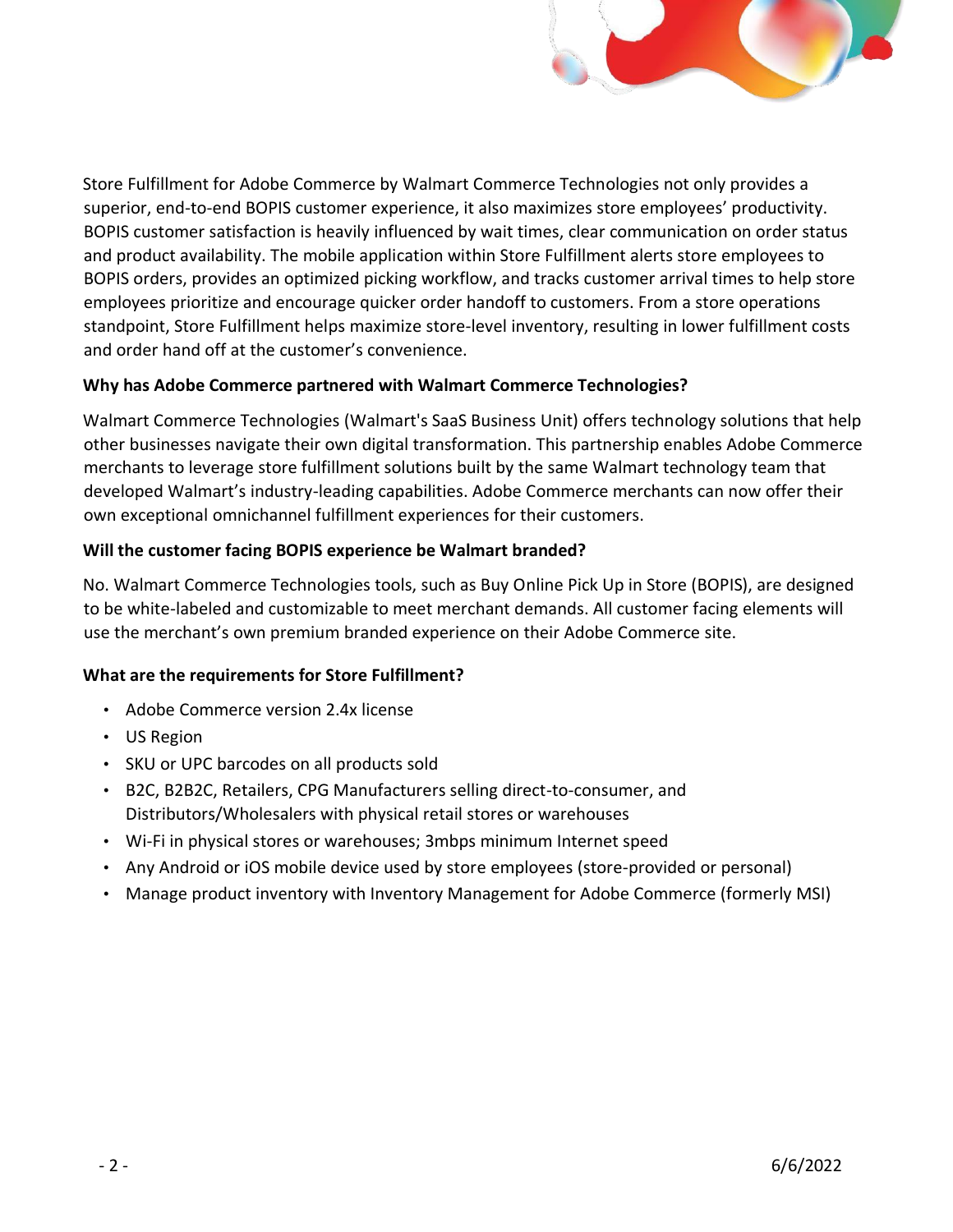

#### **What type of mobile devices or operating systems are compatible with Store Fulfillment?**

Store Fulfillment omnichannel fulfillment management and notifications are all done through mobile devices, either provided by the retailer or by store employees using their personal smart phones.

- Minimum Operating System:
	- o Android 6
	- $\circ$  iOS 12
- Minimum Hardware:
	- o 1GB RAM
	- o 600MB free disk space

# **How does Store Fulfillment compare to other BOPIS solutions available in the Adobe Commerce Extensions Marketplace?**

Store Fulfillment is an advanced, end-to-end omnichannel fulfillment solution that is deeply integrated in Adobe Commerce. Other BOPIS solutions in the Extensions Marketplace are not end-to-end and solve for only part of the omnichannel fulfillment customer journey, such as store pickup only, and do not include store employee order picking and hand off functions and capabilities. Adobe Commerce merchants with physical stores and warehouses will have the confidence of using a robust BOPIS solution that was developed by the same technology team who enables BOPIS at Walmart retail locations globally.

#### **How do I install the Store Fulfillment extension?**

After signing the Store Fulfillment for Adobe Commerce contract, the extension will be provided and should be installed like any other third-party extension with an installation and user guide. You may require assistance from a qualified integration partner or developer to install.

# **For Adobe Commerce merchants who are online only, does Store Fulfillment allow them to use Walmart's physical stores as delivery and pick up locations?**

No. The Store Fulfillment integration will enable Adobe Commerce merchants to leverage Walmart Commerce Technologies' industry-leading omnichannel fulfillment technology in their own physical stores to offer exceptional omnichannel fulfillment experiences for their customers and store employees.

# **Is this solution available for Adobe Commerce merchants who are already using Walmart Fulfillment Services?**

No. Adobe Commerce merchants will not use Walmart Fulfillment Services [nor Walmart stores, which](https://docs-beta.magento.com/user-guide/payment-services/payments-options.html)  [are se](https://docs-beta.magento.com/user-guide/payment-services/payments-options.html)parate from Store Fulfillment for Adobe Commerce. Adobe Commerce merchants will be able to use Store Fulfillment with their own current fulfillment services and physical stores.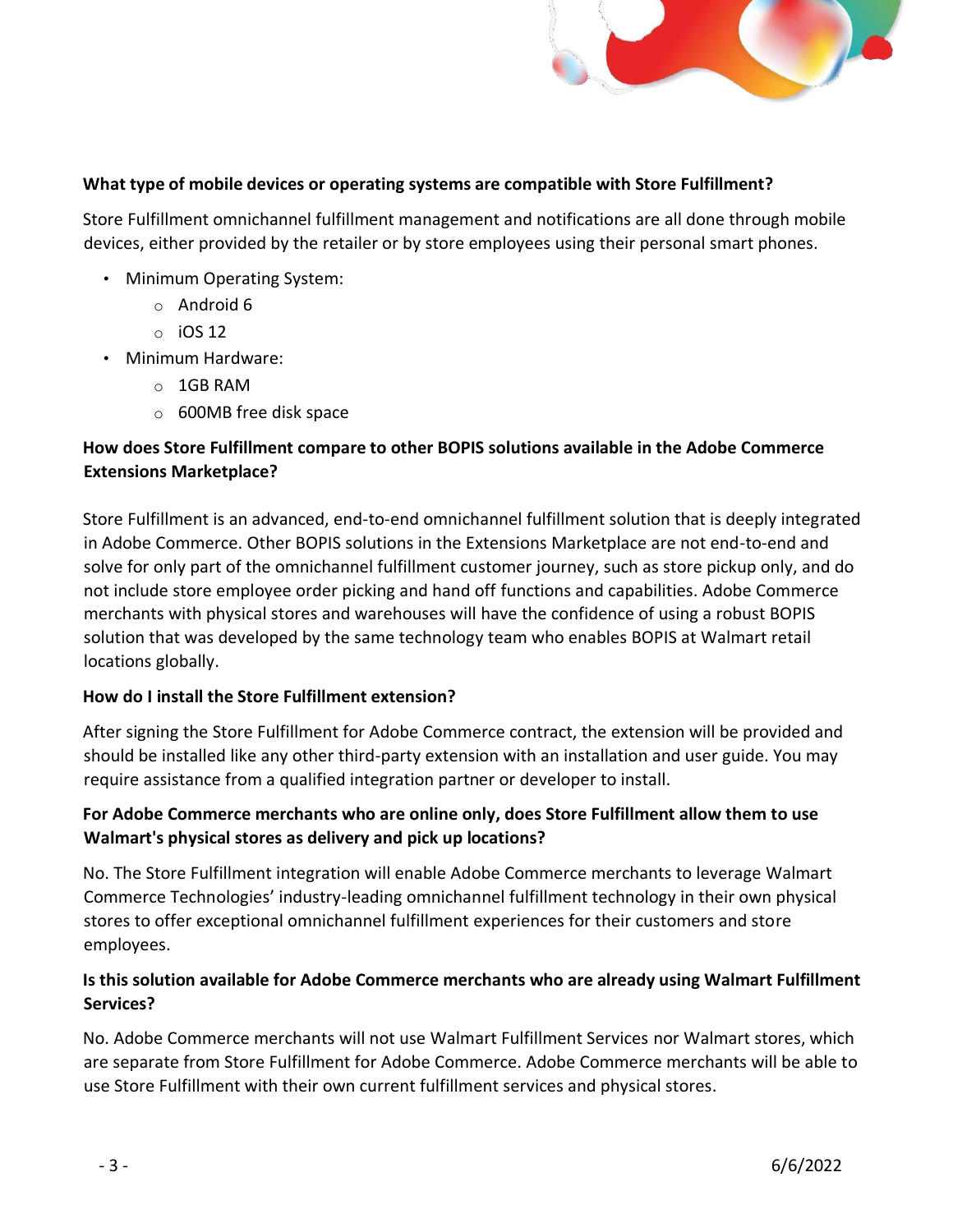

# **Is this solution for Adobe Commerce merchants who have products at Walmart stores or on the Walmart Marketplace?**

No. With Store Fulfillment, Adobe Commerce merchants will sell their products through their own branded sites and will offer BOPIS fulfillment options in their own physical stores.

# **What about data security? Will Walmart Corporation or Walmart Commerce Technologies use my store data?**

No. Adobe Commerce merchant data is protected using the security protocols and practices followed by Walmart. Walmart Commerce Technologies will only use merchant business data for the purposes of operating the BOPIS solution.

## **Can Store Fulfillment still be used if there is no dedicated store area for storage and pick-up?**

Yes. Merchants can tailor order staging and storage based on their current physical store footprint. Adobe Commerce recommends having a location for order staging and in-store pickup near the front of the store, such as a customer service desk.

## **Will encouraging BOPIS by using Store Fulfillment reduce in-store foot traffic?**

Offering BOPIS has become table stakes in retail. Customers who prefer BOPIS will often select another retailer when it's not offered. And while some BOPIS orders will replace in-store traffic, many are incremental sales that wouldn't happen otherwise. Also, offering BOPIS can save shipping costs and attract new customers to your online and physical stores.

# **What is the pricing model for Store Fulfillment?**

The Store Fulfillment pricing model is subscription-based and allows for flexibility with a tiered pricing model. The model changes based on the volume of orders processed. Adobe Commerce Account Managers can explain pricing options in detail.

# **Is Store Fulfillment too expensive or too big of an operation for small businesses?**

Store Fulfillment is designed to support businesses of all sizes and complexities. The pricing model changes by the order (tiered), so retailers with smaller or fewer stores will find this cost effective. Plus, smaller retailers will have better order fulfillment communication with customers (order is ready, order is missing items), better order management (prioritized orders based on pick up time), optimized store employee picking capabilities (pick and pause picking as needed), and improved order picking accuracy by verifying bar code and confirming quantity.